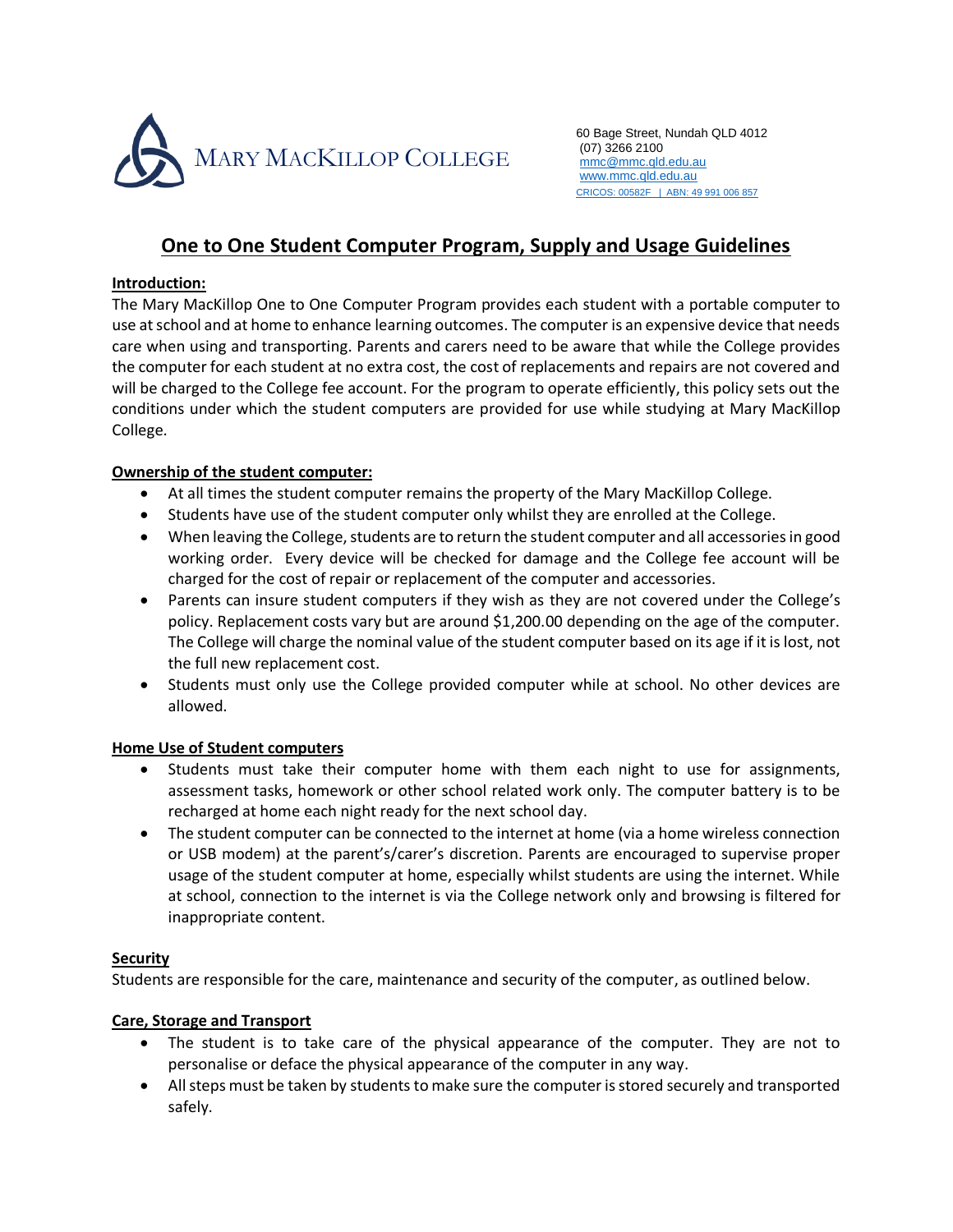- Student computers should always be stored in the computer case that has been provided when being transported or not in use.
- At school, the student computer will be in the student's possession during most classes. When it is not in their possession, it must be stored in its case and placed inside the student's locker. Lockers must be secured and not left unlocked at any time.
- When transporting the student computer to and from school, it must be treated with due care. The device must be in its case, inside the student's school bag and not visible.

# **Software**

- The student computer comes preconfigured with software that has been chosen to assist students meet the requirements of the curriculum.
- Students must not delete or replace any software supplied by the College; however, they are permitted to add appropriate software to assist with organising their work.
- Students will also be able to install home-based printers, scanners and other peripheral devices if they wish.
- When changing the computer setup, it is important that in doing so they do not interfere with the primary setup of the device. The computer must still be able to access the internet through the College network.
- If problems are noted, the computer must be taken to the support staff for fixing. This may result in the loss of data.
- Software is updated or upgraded occasionally, usually via the College network while the student computer is in the student's possession. There will be times, however, when updating software can only be done by returning the device to support staff.

# **Battery**

- It is the responsibility of the student to maintain the battery charge in the computer. The battery is to be fully recharged each night ready for school next day. A fully charged battery should last for the whole of the school day.
- There will be limited facilities at school for recharging batteries or connecting the student computers to power.

# **Loss, Theft, Damage**

**Loss:** 

- If the device is lost at school, it must be reported to the Heads of House immediately. If the device is lost when not at school the Heads of House and the Police must be notified. A copy of the police report must be forwarded to the College confirming the loss.
- In both cases above, if the student computer is not recovered, parents and carers will be charged the cost of replacement depending on the age of the machine. (see Cost below).

# **Theft:**

- If the student computer is stolen the Heads of House and the Police must be notified. A copy of the police report must be forwarded to the College confirming the theft.
- If the student computer is not recovered, parents and carers will be charged the cost of replacement depending on the age of the machine. (see Cost below).